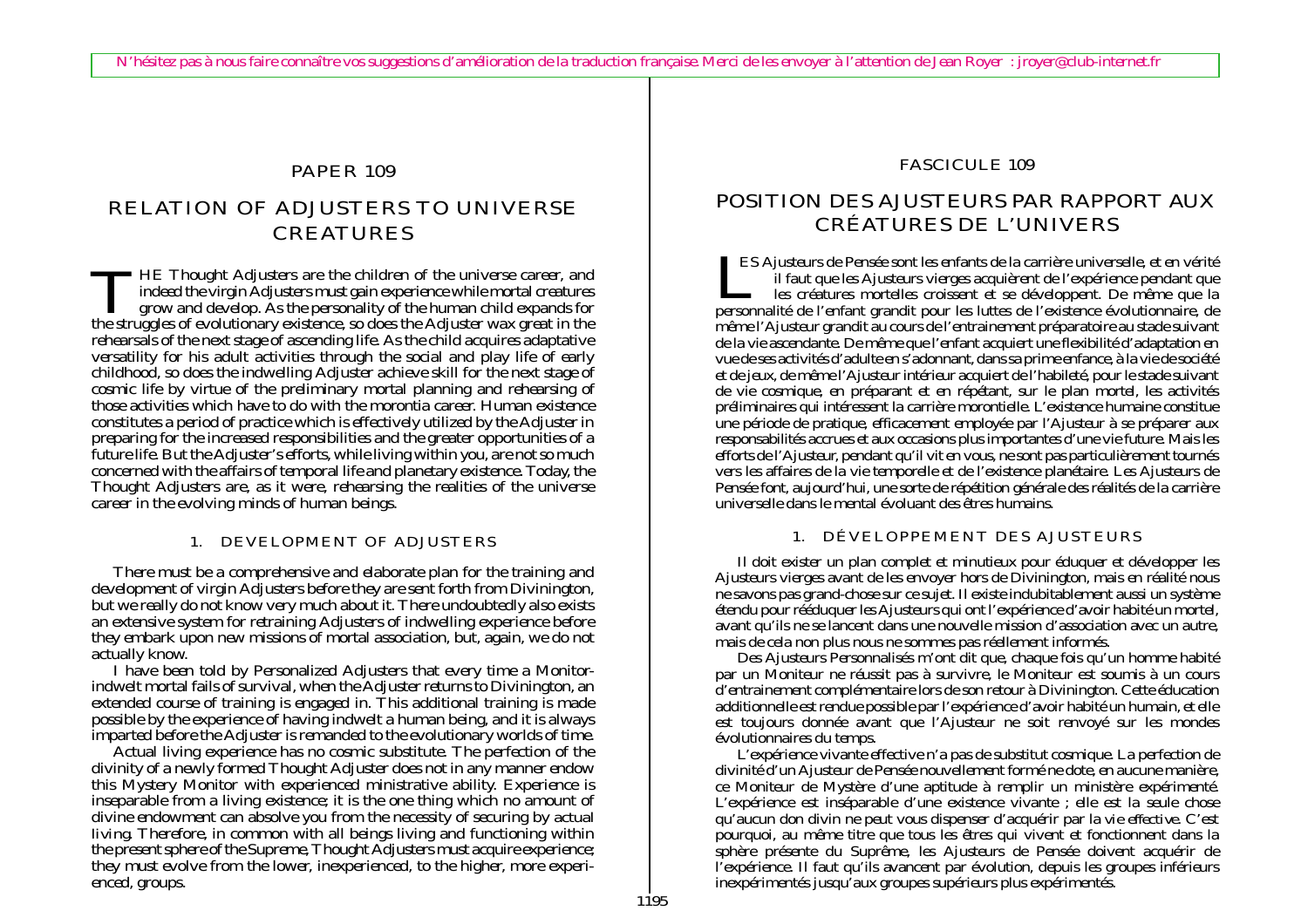Adjusters pass through a definite developmental career in the mortal mind; they achieve a reality of attainment which is eternally theirs. They progressively acquire Adjuster skill and ability as a result of any and all contacts with the material races, regardless of the survival or nonsurvival of their particular mortal subjects. They are also equal partners of the human mind in fostering the evolution of the immortal soul of survival capacity.

The first stage of Adjuster evolution is attained in fusion with the surviving soul of a mortal being. Thus, while you are in nature evolving inward and upward from man to God, the Adjusters are in nature evolving outward and downward from God to man; and so will the final product of this union of divinity and humanity eternally be the son of man and the son of God.

#### 2. SELF-ACTING ADJUSTERS

You have been informed of the classification of Adjusters in relation to experience—virgin, advanced, and supreme. You should also recognize a certain functional classification—the self-acting Adjusters. A self-acting Adjuster is one who:

1. Has had certain requisite experience in the evolving life of a will creature, either as a temporary indweller on a type of world where Adjusters are only loaned to mortal subjects or on an actual fusion planet where the human failed of survival. Such a Monitor is either an advanced or a supreme Adjuster.

2. Has acquired the balance of spiritual power in a human who has made the third psychic circle and has had assigned to him a personal seraphic guardian.

3. Has a subject who has made the supreme decision, has entered into a solemn and sincere betrothal with the Adjuster. The Adjuster looks beforehand to the time of actual fusion and reckons the union as an event of fact.

4. Has a subject who has been mustered into one of the reserve corps of destiny on an evolutionary world of mortal ascension.

5. At some time, during human sleep, has been temporarily detached from the mind of mortal incarceration to perform some exploit of liaison, contact, reregistration, or other extrahuman service associated with the spiritual administration of the world of assignment.

6. Has served in a time of crisis in the experience of some human being who was the material complement of a spirit personality intrusted with the enactment of some cosmic achievement essential to the spiritual economy of the planet.

Self-acting Adjusters seem to possess a marked degree of will in all matters not involving the human personalities of their immediate indwelling, as is indicated by their numerous exploits both within and without the mortal subjects of attachment. Such Adjusters participate in numerous activities of the realm, but more frequently they function as undetected indwellers of the earthly tabernacles of their own choosing.

Undoubtedly these higher and more experienced types of Adjusters can communicate with those in other realms. But while self-acting Adjusters do thus intercommunicate, they do so only on the levels of their mutual work and for the purpose of preserving custodial data essential to the Adjuster ministry

Les Ajusteurs passent par une carrière précise de développement dans le mental des mortels. Ils atteignent une réalité d'accomplissement qui reste éternellement à leur actif. Ils acquièrent progressivement leur habileté et leurs aptitudes d'Ajusteur à la suite de tous leurs contacts avec les races matérielles, indépendamment de la survie ou de la non- survie de leur sujet mortel particulier. Ils sont aussi associés à égalité avec le mental humain pour stimuler l'évolution de l'âme immortelle capable de survivre.

Les Ajusteurs atteignent leur premier stade d'évolution en fusionnant avec l'âme survivante d'un être mortel. Ainsi, par nature, vous évoluez vers l'intérieur et vers le haut, depuis l'homme jusqu'à Dieu, tandis que les Ajusteurs évoluent vers l'extérieur et vers le bas, depuis Dieu jusqu'à l'homme. Et ainsi le produit final de cette union de divinité et d'humanité sera éternellement le fils de l'homme et le fils de Dieu.

#### 2. LES AJUSTEURS AUTONOMES

Vous avez été mis au courant de la classification des Ajusteurs d'après leur expérience—Ajusteurs vierges, avancés et suprêmes. Il faut aussi reconnaître une certaine classification fonctionnelle—les Ajusteurs autonomes. Un Ajusteur est classé comme autonome si :

1. Il a acquis une certaine expérience nécessaire dans la vie évoluante d'une créature volitive, soit en l'habitant temporairement sur un type de monde où les Ajusteurs sont seulement prêtés aux sujets mortels, soit sur une planète où la fusion est effective, mais où son humain n'a pas réussi à survivre. Ce Moniteur est ou bien un Ajusteur avancé ou bien un Ajusteur suprême.

2. Il a acquis l'équilibre du pouvoir spirituel chez un humain qui a franchi le troisième cercle psychique et s'est vu affecter un ange gardien personnel.

3. Il a un sujet qui a pris la décision suprême, qui s'est solennellement et sincèrement fiancé avec son Ajusteur. L'Ajusteur voit d'avance le moment où la fusion se réalisera et considère l'union comme un fait accompli.

4. Il a un sujet qui a été enrôlé dans l'un des corps de réserve de la destinée sur un monde évolutionnaire d'ascension des mortels.

5. À un moment donné, au cours du sommeil humain, il a été temporairement détaché du mental du mortel, où il était confiné, pour accomplir quelque exploit de liaison, de contact, de réenregistrement ou un autre service extrahumain lié à l'administration spirituelle du monde de son affectation.

6. Il a servi, en temps de crise, dans l'expérience d'un être humain qui était le complément matériel d'une personnalité spirituelle chargée d'accomplir quelque mission cosmique essentielle à l'économie spirituelle de la planète.

Les Ajusteurs autonomes semblent doués de volonté à un degré notable dans toutes les affaires qui n'impliquent pas la personnalité humaine de leur habitat immédiat, ainsi que le prouvent leurs nombreux exploits au-dedans et au-dehors des mortels auxquels ils sont attachés. Ces Ajusteurs participent à de multiples activités du royaume, mais fonctionnent plus souvent comme hôtes inaperçus des tabernacles terrestres qu'ils ont eux-mêmes choisis.

Il est hors de doute que ces Ajusteurs d'un type plus élevé et plus expérimenté peuvent communiquer avec ceux qui travaillent dans d'autres royaumes. Bien que les Ajusteurs autonomes communiquent ainsi effectivement entre eux, ils ne le font que sur les niveaux de leur travail mutuel et dans le but de préserver des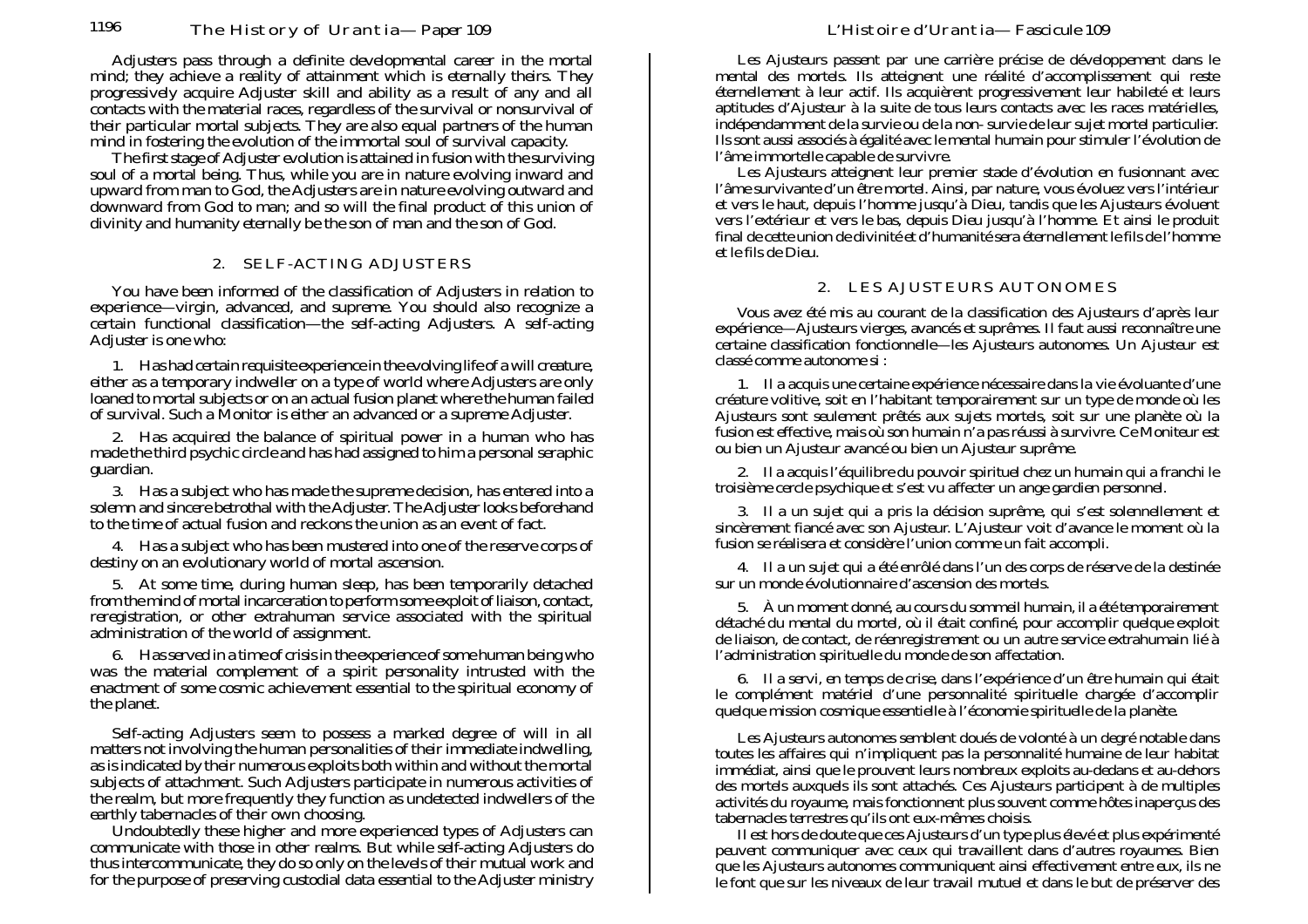of the realms of their sojourn, though on occasions they have been known to function in interplanetary matters during times of crisis.

Supreme and self-acting Adjusters can leave the human body at will. The indwellers are not an organic or biologic part of mortal life; they are divine superimpositions thereon. In the original life plans they were provided for, but they are not indispensable to material existence. Nevertheless it should be recorded that they very rarely, even temporarily, leave their mortal tabernacles after they once take up their indwelling.

The superacting Adjusters are those who have achieved the conquest of their intrusted tasks and only await the dissolution of the material-life vehicle or the translation of the immortal soul.

### 3. RELATION OF ADJUSTERS TO MORTAL TYPES

The character of the detailed work of Mystery Monitors varies in accordance with the nature of their assignments, as to whether or not they are *liaison* or *fusion* Adjusters. Some Adjusters are merely loaned for the temporal lifetimes of their subjects; others are bestowed as personality candidates with permission for everlasting fusion if their subjects survive. There is also a slight variation in their work among the different planetary types as well as in different systems and universes. But, on the whole, their labors are remarkably uniform, more

so than are the duties of any of the created orders of celestial beings. On certain primitive worlds (the series one group) the Adjuster indwells the mind of the creature as an experiential training, chiefly for self-culture and progressive development. Virgin Adjusters are usually sent to such worlds during the earlier times when primitive men are arriving in the valley of decision, but when comparatively few will elect to ascend the moral the higher levels of emerging spirituality. (Many, however, who fail of Adjuster fusion do survive as Spirit-fused ascenders.) The Adjusters receive valuable training and acquire wonderful experience in transient association with primitive minds, and they are able subsequently to utilize this experience for the benefit of superior beings on other worlds. *Nothing of survival value is ever lost in all the wide universe.*

On another type of world (the series two group) the Adjusters are merely loaned to mortal beings. Here the Monitors can never attain fusion personality through such indwelling, but they do afford great help to their human subjects during the mortal lifetime, far more than they are able to give to Urantia mortals. The Adjusters are here loaned to the mortal creatures for a single life span as patterns for their higher spiritual attainment, temporary helpers in the intriguing task of perfecting a survival character. The Adjusters do not return after natural death; these surviving mortals attain

eternal life through Spirit fusion. On worlds such as Urantia (the series three group) there is a real betrothal with the divine gifts, a life and death engagement. If you survive, there is to be an eternal union, an everlasting fusion, the making of man and Adjuster one being.

In the three-brained mortals of this series of worlds, the Adjusters are able to gain far more actual contact with their subjects during the temporal life than in the one- and two-brained types. But in the career after death, the threebrained type proceed just as do the one-brained type and the two-brained peoples—the Urantia races.

données qu'ils doivent conserver et qui sont essentielles au ministère des Ajusteurs dans les royaumes où ils séjournent ; on sait toutefois qu'en certaines occasions, ils ont agi dans des affaires interplanétaires en temps de crise.

Les Ajusteurs suprêmes et autonomes peuvent quitter le corps humain à volonté. Ces habitants ne forment pas une partie organique ou biologique de la vie d'un mortel ; ils se surimposent divinement à cette vie. Ils furent prévus dans les plans de vie originels, mais ne sont pas indispensables à l'existence matérielle. Il est néanmoins bon de noter que, même temporairement, ils quittent rarement leur tabernacle mortel après s'y être une fois installés.

Les Ajusteurs qui agissent sur un plan supérieur sont ceux qui ont achevé triomphalement les tâches qui leur étaient confiées et qui n'attendent plus que la dissolution du véhicule de vie matérielle ou le transfert de l'âme immortelle.

#### 3. POSITION DES AJUSTEURS PAR RAPPORT AUX DIVERS TYPES DE MORTELS

Les caractéristiques du travail spécifique des Moniteurs de Mystère varient conformément à la nature de leur affectation, selon qu'ils sont des Ajusteurs de *liaison*ou des Ajusteurs de *fusion.* Certains Ajusteurs sont simplement prêtés pour la durée de vie temporelle de leur sujet ; d'autres sont effusés comme candidats à la personnalité avec la permission de fusionner pour l'éternité si leur sujet survit. Leur travail comporte aussi de légères variantes parmi les divers types planétaires ainsi que dans les différents systèmes et univers. Mais, dans l'ensemble, leurs travaux sont remarquablement uniformes, plus uniformes que ne le sont les devoirs de tout autre ordre créé d'êtres célestes.

Sur certains mondes primitifs (le groupe de la première série) les Ajusteurs habitent le mental des créatures à titre d'entrainement expérientiel, principalement pour se cultiver et se développer progressivement. Des Ajusteurs vierges sont généralement envoyés à ces mondes pendant la période initiale où les hommes primitifs arrivent dans la vallée des décisions, mais où relativement peu d'entre eux choisissent de s'élever à des hauteurs morales dépassant la maitrise de soi et l'acquisition du caractère, pour atteindre les niveaux supérieurs de la spiritualité émergente. (Toutefois, beaucoup d'humains qui ne réussissent pas à fusionner avec leur Ajusteur survivront comme ascendants fusionnés avec l'Esprit.) Les Ajusteurs reçoivent un entrainement précieux et acquièrent une expérience merveilleuse au cours de leur association transitoire avec le mental primitif, et ils peuvent utiliser ultérieurement cette expérience au profit d'êtres supérieurs sur d'autres mondes. *Rien de ce qui a une valeur de survie n'est jamais perdu dans le vaste univers.*

Sur un autre type de monde (le groupe de la deuxième série), les Ajusteurs sont simplement prêtés aux êtres humains. Là, les Moniteurs ne peuvent jamais atteindre la personnalité par fusion au moyen de ce séjour, mais ils apportent une aide considérable à leurs sujets humains pendant la vie mortelle de ces derniers, beaucoup plus qu'ils ne peuvent en donner aux mortels d'Urantia. En l'espèce, les Ajusteurs sont détachés auprès des créatures mortelles pour la durée d'une seule vie, comme modèles pour leur aboutissement spirituel supérieur. Ils servent d'auxiliaires temporaires dans la tâche mystérieuse de perfectionner un caractère susceptible de survivre. Ces Ajusteurs ne reviennent pas après la mort naturelle. Leurs partenaires survivants atteignent la vie éternelle par fusion avec l'Esprit.

Sur des mondes tels qu'Urantia (le groupe de la troisième série), il y a de vraies fiançailles avec les " dons divins ", un engagement pour la vie et pour la mort. Si vous survivez, il se produira une union éternelle, une fusion perpétuelle, la réunion en un seul être de l'homme et de l'Ajusteur.

Chez les mortels tricérébraux de cette série de mondes, les Ajusteurs parviennent à établir un contact réel beaucoup plus étendu avec leurs sujets pendant leur vie temporelle que dans le cas des types humains monocérébraux ou bicérébraux. Mais, après la mort, les types tricérébraux poursuivent leur carrière exactement comme les êtres à un ou deux cerveaux—à la manière des races d'Urantia.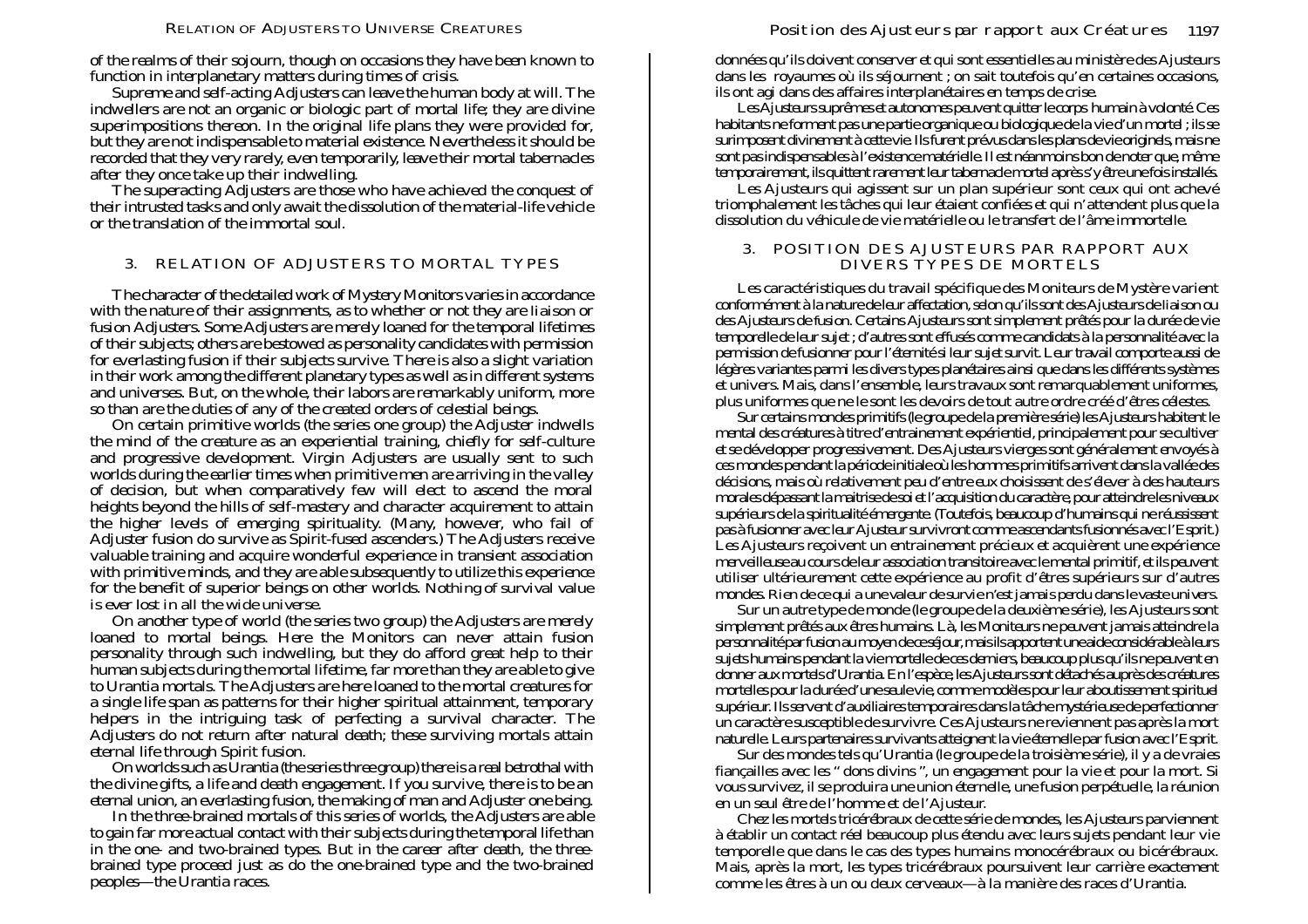On the two-brain worlds, subsequent to the sojourn of a Paradise bestowal Son, virgin Adjusters are seldom assigned to persons who have unquestioned capacity for survival. It is our belief that on such worlds practically all Adjusters indwelling intelligent men and women of survival capacity belong to the advanced or to the supreme type.

In many of the early evolutionary races of Urantia, three groups of beings existed. There were those who were so animalistic that they were utterly lacking in Adjuster capacity. There were those who exhibited undoubted capacity for Adjusters and promptly received them when the age of moral responsibility was attained. There was a third class who occupied a borderline position; they had capacity for Adjuster reception, but the Monitors could only indwell the mind on the personal petition of the individual.

But with those beings who are virtually disqualified for survival by disinheritance through the agency of unfit and inferior ancestors, many a virgin Adjuster has served a valuable preliminary experience in contacting evolutionary mind and thus has become better qualified for a subsequent assignment to a higher type of mind on some other world.

## 4. ADJUSTERS AND HUMAN PERSONALITY

The higher forms of intelligent intercommunication between human beings are greatly helped by the indwelling Adjusters. Animals do have fellow feelings, but they do not communicate concepts to each other; they can express emotions but not ideas and ideals. Neither do men of animal origin experience a high type of intellectual intercourse or spiritual communion with their fellows until the Thought Adjusters have been bestowed, albeit, when such evolutionary creatures develop speech, they are on the highroad to receiving Adjusters.

Animals do, in a crude way, communicate with each other, but there is little or no *personality* in such primitive contact. Adjusters are not personality; they are prepersonal beings. But they do hail from the source of personality, and their presence does augment the qualitative manifestations of human personality; especially is this true if the Adjuster has had previous experience.

The type of Adjuster has much to do with the potential for expression of the human personality. On down through the ages, many of the great intellectual and spiritual leaders of Urantia have exerted their influence chiefly because of the superiority and previous experience of their indwelling Adjusters.

The indwelling Adjusters have in no small measure co-operated with other spiritual influences in transforming and humanizing the descendants of the primitive men of olden ages. If the Adjusters indwelling the minds of the inhabitants of Urantia were to be withdrawn, the world would slowly return to many of the scenes and practices of the men of primitive times; the divine Monitors are one of the real potentials of advancing civilization.

I have observed a Thought Adjuster indwelling a mind on Urantia who has, according to the records on Uversa, indwelt fifteen minds previously in Orvonton. We do not know whether this Monitor has had similar experiences in other superuniverses, but I suspect so. This is a marvelous Adjuster and one of the have lost, in that they refused to survive, this human being (and your whole

## *Paper 109* L'Histoire d'Urantia— *Fascicule 109*

Sur les mondes où les humains sont bicérébraux, et après le séjour d'un Fils d'effusion du Paradis, il est rare que des Ajusteurs vierges soient affectés à des personnes dont la capacité à survivre est indubitable. Nous croyons que, sur ces mondes, pratiquement tous les Ajusteurs, habitant des hommes et des femmes intelligents et ayant la capacité de survie, appartiennent au type avancé ou au type suprême.

Dans beaucoup de races évolutionnaires primitives d'Urantia, il existait trois groupes d'êtres. Premièrement, ceux qui étaient si proches des animaux que la capacité à recevoir un Ajusteur leur faisait totalement défaut. Deuxièmement, ceux qui montraient à ce sujet une capacité incontestable et qui recevaient rapidement un Ajusteur dès qu'ils atteignaient l'âge de la responsabilité morale. Une troisième classe d'hommes occupait une position frontière ; ils étaient aptes à recevoir des Ajusteurs, mais les Moniteurs ne pouvaient habiter leur mental que sur requête personnelle de chaque individu.

Bien des Ajusteurs vierges ont acquis une précieuse expérience préliminaire en prenant contact avec le mental évolutionnaire chez des êtres virtuellement disqualifiés pour la survie, par suite des tares héréditaires provenant d'ancêtres inaptes et inférieurs. Ces Ajusteurs se sont ainsi mieux qualifiés pour être affectés ultérieurement à un mental d'un type supérieur sur quelque autre monde.

## 4. LES AJUSTEURS ET LA PERSONNALITÉ HUMAINE

Les formes supérieures d'intercommunication intelligente entre les êtres humains sont grandement aidées par les Ajusteurs intérieurs. Les animaux ont effectivement des sentiments de sympathie, mais ne se communiquent pas de concepts les uns aux autres ; ils peuvent exprimer des émotions, mais non des idées ni des idéaux. Avant d'avoir reçu des Ajusteurs de Pensée, les hommes d'origine animale n'ont pas non plus de rapports intellectuels d'un type supérieur, ni de communion spirituelle avec leurs compagnons. Toutefois, quand les créatures évolutionnaires développent leur faculté de parole, elles sont sur la bonne voie pour recevoir des Ajusteurs.

Les animaux communiquent effectivement entre eux d'une manière grossière, mais il n'y a que peu ou pas de *personnalit*é dans ce contact primitif. Les Ajusteurs ne sont pas la personnalité, mais des êtres prépersonnels. Toutefois, ils viennent de la source de la personnalité, et leur présence accroit la qualité des manifestations de la personnalité humaine ; cela est spécialement vrai si l'Ajusteur a eu des expériences antérieures.

Le type d'Ajusteur a beaucoup d'influence sur le potentiel d'expression de la personnalité humaine. Au cours de tous les âges, beaucoup de grands dirigeants intellectuels et spirituels d'Urantia ont principalement dû leur influence à la supériorité et à l'expérience préalable de leur Ajusteur intérieur.

Les Ajusteurs intérieurs ont coopéré, dans une large mesure, avec d'autres influences spirituelles pour transformer et humaniser les descendants des hommes primitifs des anciens temps. Si les Ajusteurs habitant le mental des habitants d'Urantia venaient à être retirés, le monde reviendrait lentement à beaucoup de moeurs et de pratiques des hommes des âges primitifs. Les Moniteurs divins sont l'un des vrais potentiels de la civilisation progressive.

J'ai observé un Ajusteur de Pensée habitant un mental sur Urantia et qui, d'après les archives d'Uversa, avait antérieurement habité quinze penseurs d'Orvonton. Nous ne savons pas si ce Moniteur avait eu des expériences similaires dans d'autres superunivers, mais je le suppose. Il est un Ajusteur merveilleux et l'une des forces d'Urantia les plus utiles et les plus puissantes de la présente époque. Ce que d'autres ont perdu pour avoir refusé de survivre, l'hôte humain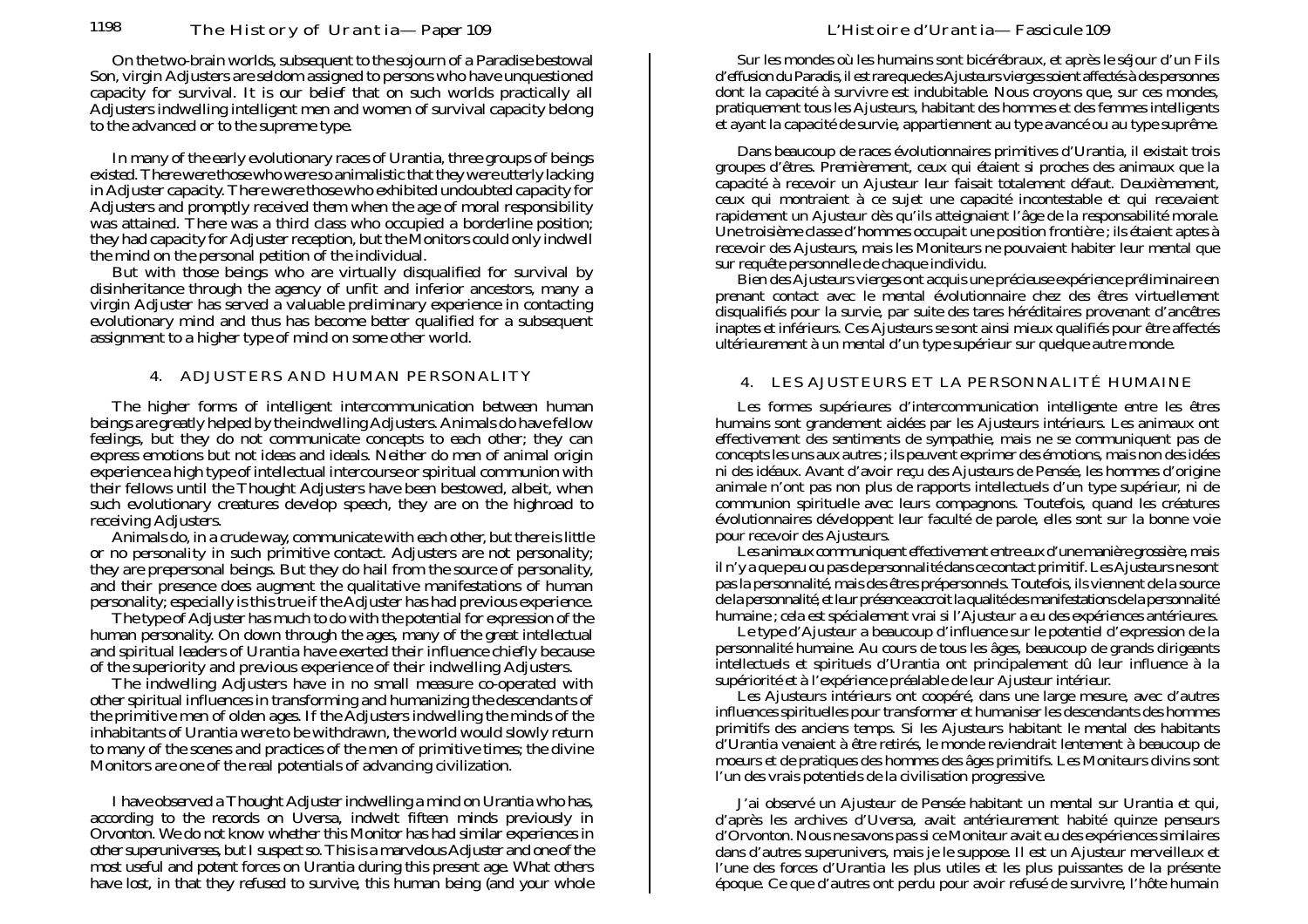#### RELATION OF ADJUSTERS TO UNIVERSE

world) now gains. From him who has not survival qualities, shall be taken away even that experienced Adjuster which he now has, while to him who has survival prospects, shall be given even the pre-experienced Adjuster of a slothful deserter.

In a sense the Adjusters may be fostering a certain degree of planetary cross-fertilization in the domains of truth, beauty, and goodness. But they are seldom given two indwelling experiences on the same planet; there is no Adjuster now serving on Urantia who has been on this world previously. I know whereof I speak since we have their numbers and records in the archives of Uversa.

#### 5. MATERIAL HANDICAPS TO ADJUSTER INDWELLING

Supreme and self-acting Adjusters are often able to contribute factors of spiritual import to the human mind when it flows freely in the liberated but controlled channels of creative imagination. At such times, and sometimes during sleep, the Adjuster is able to arrest the mental currents, to stay the flow, and then to divert the idea procession; and all this is done in order to effect deep spiritual transformations in the higher recesses of the superconsciousness. Thus are the forces and energies of mind more fully adjusted to the key of the contactual tones of the spiritual level of the present and the future.

It is sometimes possible to have the mind illuminated, to hear the divine voice that continually speaks within you, so that you may become partially conscious of the wisdom, truth, goodness, and beauty of the potential personality constantly indwelling you.

But your unsteady and rapidly shifting mental attitudes often result in thwarting the plans and interrupting the work of the Adjusters. Their work is not only interfered with by the innate natures of the mortal races, but this ministry is also greatly retarded by your own preconceived opinions, settled ideas, and long-standing prejudices. Because of these handicaps, many times only their unfinished creations emerge into consciousness, and confusion of concept is inevitable. Therefore, in scrutinizing mental situations, safety lies only in the prompt recognition of each and every thought and experience for just what it actually and fundamentally is, disregarding entirely what it might have been.

The great problem of life is the adjustment of the ancestral tendencies of living to the demands of the spiritual urges initiated by the divine presence of the Mystery Monitor. While in the universe and superuniverse careers no man can serve two masters, in the life you now live on Urantia every man must perforce serve two masters. He must become adept in the art of a continuous human temporal compromise while he yields spiritual allegiance to but one master; and this is why so many falter and fail, grow weary and succumb to the stress of the evolutionary struggle.

While the hereditary legacy of cerebral endowment and that of electrochemical overcontrol both operate to delimit the sphere of efficient Adjuster activity, no hereditary handicap (in normal minds) ever prevents eventual spiritual achievement. Heredity may interfere with the rate of personality conquest, but it does not prevent eventual consummation of the ascendant adventure. If you will co-operate with your Adjuster, the divine gift will, sooner or later, evolve the immortal morontia soul and, subsequent to fusion therewith, will present the new creature to the sovereign Master Son of the local universe and eventually to the Father of Adjusters on Paradise.

de cet Ajusteur (et votre monde entier) en profite maintenant. À celui qui n'a pas les qualités de survie, on ôtera même l'Ajusteur expérimenté qu'il a maintenant ; tandis qu'à celui qui a des perspectives de survie, on donnera même l'Ajusteur à expérience préalable d'un déserteur indolent.

Dans un sens, il se peut que les Ajusteurs entretiennent un certain degré de fécondation croisée au niveau planétaire dans les domaines de la vérité, de la beauté et de la bonté, mais il est rare qu'on leur donne l'occasion d'habiter une seconde fois sur la même planète. Nul Ajusteur servant actuellement sur Urantia n'a séjourné précédemment sur ce monde. Je sais de quoi je parle, car nous avons leur numéro et leur curriculum dans les archives d'Uversa.

## 5. HANDICAPS MATÉRIELS AU SÉJOUR DE L'AJUSTEUR

Les Ajusteurs suprêmes et autonomes sont souvent en mesure d'apporter des facteurs spirituellement importants au mental humain quand il se laisse aller librement dans les canaux débloqués, mais contrôlés, de l'imagination créatrice. À ces moments, et parfois durant le sommeil, l'Ajusteur peut arrêter les courants mentaux, en bloquer le cours, et détourner ainsi la procession des idées. Tout cela est destiné à effectuer de profondes transformations spirituelles dans les replis supérieurs de la superconscience. Les forces et énergies du mental sont ainsi plus complètement ajustées à l'accent des tonalités de contact du niveau spirituel du présent et de l'avenir.

Il est parfois possible d'avoir votre mental illuminé, d'entendre la voie divine qui parle continuellement en vous et de devenir partiellement conscient de la sagesse, de la vérité, de la bonté et de la beauté de la personnalité potentielle qui vous habite constamment.

Mais vos attitudes mentales instables et souvent changeantes ont fréquemment pour effet de contrecarrer les plans des Ajusteurs et d'interrompre leur travail. Ce n'est pas seulement la nature innée des races humaines qui interfère avec les opérations des Ajusteurs. Vos propres opinions préconçues, idées arrêtées et préjugés surannés retardent grandement leur ministère. À cause de ces handicaps, leurs créations inachevées sont souvent seules à émerger dans la conscience ; la confusion des concepts est alors inévitable. C'est pourquoi, dans l'analyse des situations mentales, on ne trouve la sécurité qu'en reconnaissant chaque pensée et chaque expérience exactement pour ce qu'elle est réellement et fondamentalement, sans tenir le moindre compte de ce qu'elle aurait pu être.

Le grand problème de la vie consiste à ajuster les tendances ancestrales de vie aux exigences des impulsions spirituelles provoquées par la présence divine du Moniteur de Mystère. Dans les carrières de l'univers et du superunivers, nul homme ne peut servir deux maitres à la fois, mais, dans la vie que vous vivez présentement sur Urantia, chaque homme est obligé de le faire. Il doit devenir expert dans l'art de pratiquer un compromis humain continu et temporel, tout en n'obéissant spirituellement qu'à un maitre. C'est pourquoi tant de personnes trébuchent et échouent, se fatiguent et succombent sous la tension de la lutte évolutionnaire.

Le legs héréditaire des facultés cérébrales et celui du supercontrôle électrochimique concourent tous deux à délimiter la sphère d'activité efficace d'un Ajusteur, mais nul handicap héréditaire n'empêche jamais (dans un mental normal) l'accomplissement spirituel final. L'hérédité peut intervenir dans la rapidité de conquête de la personnalité, mais elle n'empêche pas la consommation finale de l'aventure ascendante. Si vous voulez bien coopérer avec votre Ajusteur, tôt ou tard il développera l'âme morontielle immortelle. Après fusion avec cette âme, le don divin présentera la nouvelle créature au Maitre Fils souverain de l'univers local et, en fin de compte, au Père des Ajusteurs au Paradis.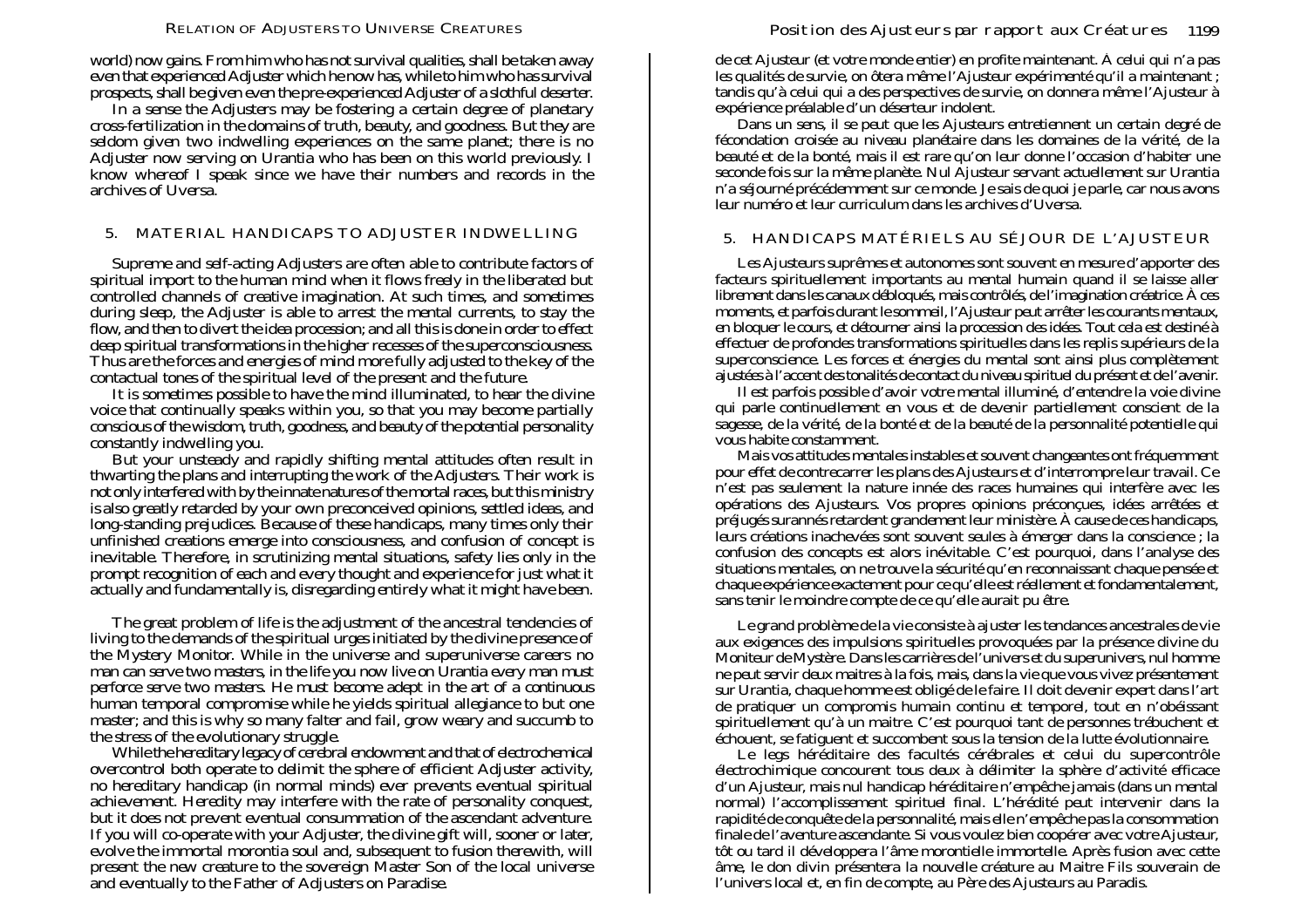#### 6. THE PERSISTENCE OF TRUE VALUES

Adjusters never fail; nothing worth surviving is ever lost; every meaningful value in every will creature is certain of survival, irrespective of the survival or nonsurvival of the meaning-discovering or evaluating personality. And so it is, a mortal creature may reject survival; still the life experience is not wasted; the eternal Adjuster carries the worth-while features of such an apparent life of failure over into some other world and there bestows these surviving meanings and values upon some higher type of mortal mind, one of survival capacity. No worth-while experience ever happens in vain; no true meaning or real value ever perishes.

As related to fusion candidates, if a Mystery Monitor is deserted by the mortal associate, if the human partner declines to pursue the ascending career, when released by natural death (or prior thereto), the Adjuster carries away everything of survival value which has evolved in the mind of that nonsurviving creature. If an Adjuster should repeatedly fail to attain fusion personality because of the nonsurvival of successive human subjects, and if this Monitor should subsequently be personalized, all the acquired experience of having indwelt and mastered all these mortal minds would become the actual possession of such a newly Personalized Adjuster, an endowment to be enjoyed and utilized throughout all future ages. A Personalized Adjuster of this order is a composite assembly of all the survival traits of all his former creature hosts.

When Adjusters of long universe experience volunteer to indwell divine Sons on bestowal missions, they full well know that personality attainment can never be achieved through this service. But often does the Father of spirits grant personality to these volunteers and establish them as directors of their kind. These are the personalities honored with authority on Divinington. And their unique natures embody the mosaic humanity of their multiple experiences of mortal indwelling and also the spirit transcript of the human divinity of the Paradise bestowal Son of the terminal indwelling experience.

The activities of Adjusters in your local universe are directed by the Personalized Adjuster of Michael of Nebadon, that very Monitor who guided him step by step when he lived his human life in the flesh of Joshua ben Joseph. Faithful to his trust was this extraordinary Adjuster, and wisely did this valiant Monitor direct the human nature, ever guiding the mortal mind of the Paradise Son in the choosing of the path of the Father's perfect will. This Adjuster had previously served with Machiventa Melchizedek in the days of Abraham and had engaged in tremendous exploits both previous to this indwelling and between these bestowal experiences.

This Adjuster did indeed triumph in Jesus' human mind—that mind which in each of life's recurring situations maintained a consecrated dedication to the Father's will, saying, "Not my will, but yours, be done." Such decisive consecration constitutes the true passport from the limitations of human nature to the finality of divine attainment.

This same Adjuster now reflects in the inscrutable nature of his mighty personality the prebaptismal humanity of Joshua ben Joseph, the eternal and living transcript of the eternal and living values which the greatest of all Urantians created out of the humble circumstances of a commonplace life as it was lived to the complete exhaustion of the spiritual values attainable in mortal experience.

#### 6. LA PERSISTANCE DES VRAIES VALEURS

Les Ajusteurs n'échouent jamais. Rien de ce qui mérite de survivre n'est jamais perdu. Toute valeur significative chez une créature volitive est certaine de survivre, indépendamment de la survie ou de la non-survie de la personnalité qui a découvert cette signification ou estimé cette valeur. Certes, une créature mortelle peut rejeter la survie, mais l'expérience de sa vie n'est pas gaspillée. L'Ajusteur éternel emporte dans un autre monde les caractéristiques valables de cette vie apparemment ratée. Là, il confère ces significations et valeurs survivantes à un mental de type plus élevé, à un mental apte à survivre. Nulle expérience valable n'a jamais eu lieu en vain ; nulle vraie signification, nulle valeur réelle ne périt jamais.

En ce qui concerne les candidats à la fusion, si un Moniteur de Mystère est déserté par son associé mortel, si ce partenaire humain refuse de poursuivre la carrière ascendante, alors, au moment où il est libéré par la mort naturelle (ou auparavant), l'Ajusteur emporte tout ce qui a une valeur de survie et qui a évolué dans le mental de la créature non survivante. Si, à maintes reprises, un Ajusteur ne réussit pas à fusionner avec une personnalité parce que ses sujets humains successifs n'ont pas survécu, et si ce Moniteur vient ultérieurement à être personnalisé, toute l'expérience acquise pour avoir habité et maitrisé le mental de tous ces sujets devient la pleine possession de cet Ajusteur nouvellement Personnalisé ; il bénéficiera de cette dotation et l'emploiera au cours de tous les âges futurs. Un Ajusteur Personnalisé de cet ordre est un assemblage composite de tous les traits survivants de toutes les créatures qui furent ses hôtes.

Quand des Ajusteurs ayant une longue expérience de l'univers s'offrent volontairement pour habiter des Fils divins en mission d'effusion, ils savent parfaitement que ce service, par lui-même, ne leur permettra jamais d'atteindre la personnalité. Mais le Père des esprits octroie souvent la personnalité à ces volontaires et les établit comme dirigeants de leur espèce. Ce sont ces personnalités qui, sur Divinington, ont l'honneur de se voir conférer de l'autorité. Leur nature exceptionnelle incorpore une mosaïque de qualités humaines provenant de leurs multiples expériences d'habitation chez des mortels, et aussi la transcription spirituelle de la divinité humaine du Fils Paradisiaque d'effusion avec lequel ils ont terminé leur expérience d'habitation.

Les activités des Ajusteurs dans votre univers local sont dirigées par l'Ajusteur Personnalisé de Micaël de Nébadon, le même Moniteur qui le guida pas à pas au cours de sa vie humaine dans la chair de Joshua ben Joseph. Cet extraordinaire Ajusteur fut fidèle à sa mission. Ce vaillant Moniteur dirigea sagement la nature humaine du Fils Paradisiaque en guidant toujours son mental mortel dans le choix du sentier de la parfaite volonté du Père. Cet Ajusteur avait servi auparavant chez Machiventa Melchizédek au temps d'Abraham ; il s'était lancé dans des exploits prodigieux avant de l'habiter, et aussi dans l'intervalle de ces expériences d'effusion.

Cet Ajusteur triompha réellement dans le mental humain de Jésus—ce mental qui maintint, dans chacune des situations récurrentes de la vie, une consécration dévouée à la volonté du Père en disant : " Que ta volonté soit faite, et non la mienne. " Une telle consécration décisive constitue le vrai passeport pour franchir les limitations de la nature humaine vers la finalité de l'aboutissement divin.

Ce même Ajusteur reflète maintenant, dans la nature inscrutable de sa puissante personnalité, l'humanité de Joshua ben Joseph antérieure à son baptême, l'éternelle et vivante transcription des valeurs éternelles et vivantes que le plus grand des Urantiens a fait surgir des humbles circonstances d'une vie ordinaire, telle qu'elle fut vécue jusqu'à épuisement total des valeurs spirituelles susceptibles d'être atteintes dans l'expérience d'un mortel.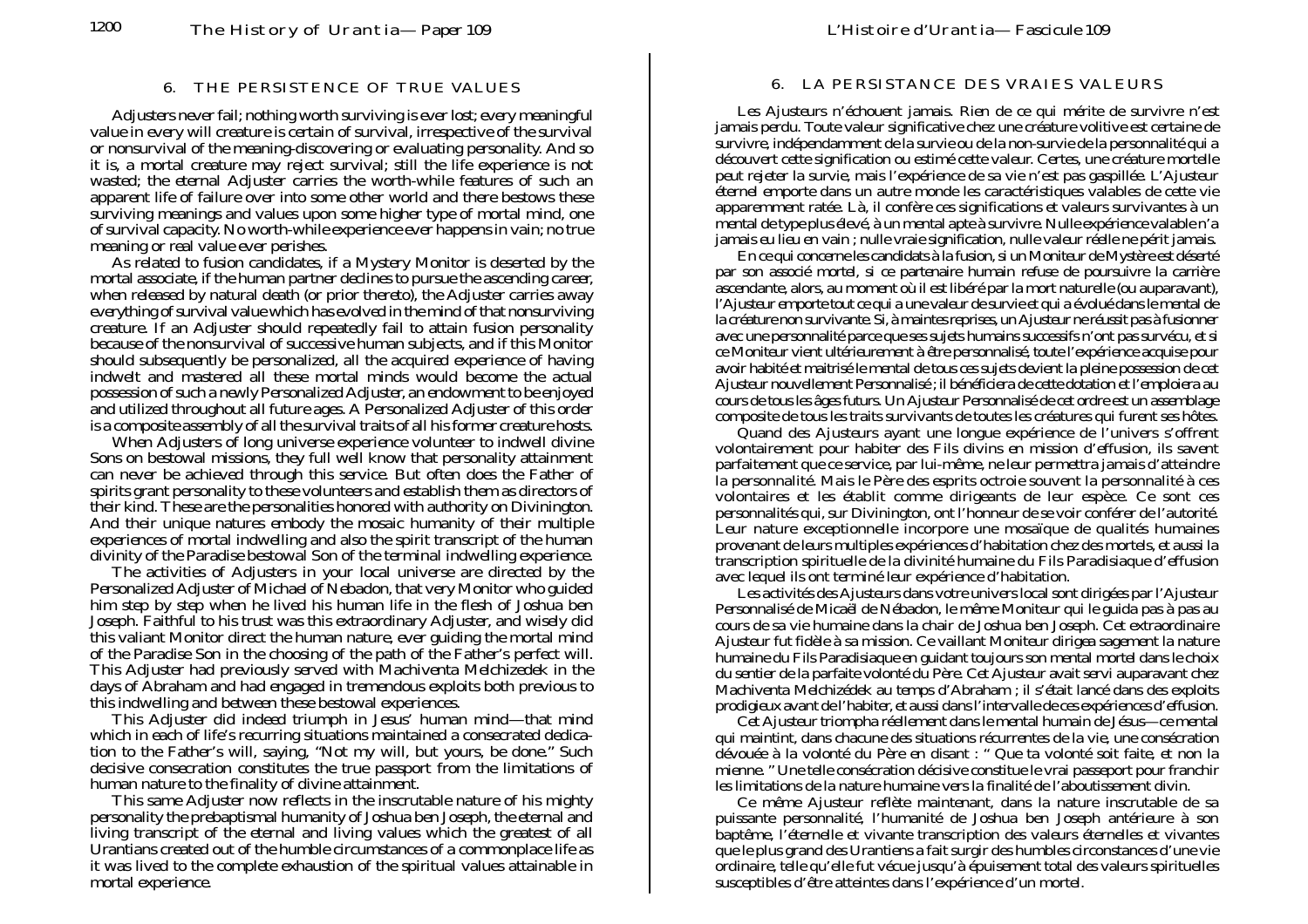#### RELATION OF ADJUSTERS TO UNIVERSE

Everything of permanent value which is intrusted to an Adjuster is assured eternal survival. In certain instances the Monitor holds these possessions for bestowal on a mortal mind of future indwelling; in others, and upon personalization, these surviving and conserved realities are held in trust for future utilization in the service of the Architects of the Master Universe.

#### 7. DESTINY OF PERSONALIZED ADJUSTERS

We cannot state whether or not non-Adjuster Father fragments are personalizable, but you have been informed that personality is the sovereign freewill bestowal of the Universal Father. As far as we know, the Adjuster type of Father fragment attains personality only by the acquirement of personal attributes through service-ministry to a personal being. These Personalized Adjusters are at home on Divinington, where they instruct and direct their prepersonal associates.

Personalized Thought Adjusters are the untrammeled, unassigned, and sovereign stabilizers and compensators of the far-flung universe of universes. They combine the Creator and creature experience—existential and experiential. They are conjoint time and eternity beings. They associate the prepersonal and the personal in universe administration.

Personalized Adjusters are the all-wise and powerful executives of the Architects of the Master Universe. They are the personal agents of the full ministry of the Universal Father—personal, prepersonal, and superpersonal. They are the personal ministers of the extraordinary, the unusual, and the unexpected throughout all the realms of the transcendental absonite spheres of the domain of God the Ultimate, even to the levels of God the Absolute.

They are the exclusive beings of the universes who embrace within their being all the known relationships of personality; they are omnipersonal they are before personality, they are personality, and they are after personality. They minister the personality of the Universal Father as in the eternal past, the eternal present, and the eternal future.

Existential personality on the order of the infinite and absolute, the Father bestowed upon the Eternal Son, but he chose to reserve for his own ministry the experiential personality of the type of the Personalized Adjuster bestowed upon the existential prepersonal Adjuster; and they are thus both destined to the future eternal superpersonality of the transcendental ministry of the absonite realms of the Ultimate, the Supreme-Ultimate, even to the levels of the Ultimate-Absolute.

Seldom are the Personalized Adjusters seen at large in the universes. Occasionally they consult with the Ancients of Days, and sometimes the Personalized Adjusters of the sevenfold Creator Sons come to the headquarters worlds of the constellations to confer with the Vorondadek rulers.

When the planetary Vorondadek observer of Urantia—the Most High custodian who not long since assumed an emergency regency of your world asserted his authority in the presence of the resident governor general, he began his emergency administration of Urantia with a full staff of his own choosing. He immediately assigned to all his associates and assistants their planetary duties. But he did not choose the three Personalized Adjusters who appeared in his presence the instant he assumed the regency. He did not even know they would

Toute chose ayant une valeur permanente et qui est confiée à un Ajusteur est assurée d'une survie éternelle. Dans certains cas, les Moniteurs détiennent ces possessions pour les effuser dans l'avenir sur un mental humain qu'ils habiteront. Dans d'autres cas, les Moniteurs, une fois personnalisés, conservent en dépôt ces réalités préservées et survivantes pour les employer plus tard au service des Architectes du Maitre Univers.

## 7. DESTINÉE DES AJUSTEURS PERSONNALISÉS

Nous ne pouvons affirmer que des fragments non Ajusteurs du Père soient personnalisables, mais vous avez été informé que la personnalité est conférée par le Père Universel agissant souverainement dans son libre arbitre. Autant que nous le sachions, les fragments du Père du type Ajusteur n'atteignent la personnalité qu'en acquérant des attributs personnels par l'exercice de leur ministère de service auprès d'un être personnel. Ces Ajusteurs Personnalisés ont leur foyer à Divinington, où ils instruisent et dirigent leurs associés prépersonnels.

Les Ajusteurs de Pensée Personnalisés, dépourvus d'entraves et d'affectation, sont les stabilisateurs et compensateurs souverains de l'immense univers des univers. Ils conjuguent l'expérience du Créateur et des créatures. Ils sont l'existentiel et l'expérientiel. Ils sont des êtres issus conjointement du temps et de l'éternité. Ils associent le facteur personnel et le facteur prépersonnel dans l'administration de l'univers.

Les Ajusteurs Personnalisés sont les infiniment sages et puissants agents d'exécution des Architectes du Maitre Univers. Ils sont les agents personnels du plein ministère du Père Universel—personnel, prépersonnel et superpersonnel. Ils sont les ministres personnels de tout ce qui est extraordinaire, inaccoutumé et inattendu dans tous les royaumes des sphères absonites transcendantales du domaine de Dieu l'Ultime, même jusqu'aux niveaux de Dieu l'Absolu.

Ils sont les seuls êtres des univers qui embrassent en eux-mêmes toutes les relations connues de personnalité. Ils sont omnipersonnels—ils sont avant la personnalité, ils sont la personnalité et ils sont après la personnalité. Comme dans l'éternel passé, ils administrent la personnalité du Père Universel dans l'éternel présent et dans l'éternel futur. Le Père a donné au Fils Éternel la personnalité existentielle sur les niveaux de

l'infini et de l'absolu, mais il a choisi de réserver pour son propre ministère la personnalité expérientielle propre à l'Ajusteur Personnalisé, personnalité qui est donnée à l'Ajusteur prépersonnel existentiel. Ces deux types de personnalité sont donc destinés à la superpersonnalité éternelle future du ministère transcendantal dans les royaumes absonites de l'Ultime et du Suprême-Ultime, allant même

jusqu'aux niveaux de l'Ultime-Absolu. Il est rare de voir des Ajusteurs Personnalisés sans mission dans les univers. À l'occasion, ils entrent en consultation avec les Anciens des Jours ; les Ajusteurs Personnalisés des septuples Fils Créateurs viennent parfois sur les mondes-sièges des constellations pour conférer avec les chefs Vorondadeks.

Quand l'observateur planétaire Vorondadek d'Urantia—le Très Haut conservateur qui assuma d'urgence, il y a peu de temps, la régence de votre monde—affirma son autorité en présence du gouverneur général résident, il débuta dans son administration provisoire d'Urantia avec une équipe complète de son choix. Il attribua immédiatement, à tous ses associés et assistants, leurs postes planétaires respectifs, mais ce ne fut pas lui qui désigna les trois Ajusteurs Personnalisés qui apparurent devant lui aussitôt qu'il assuma la régence. Il ne